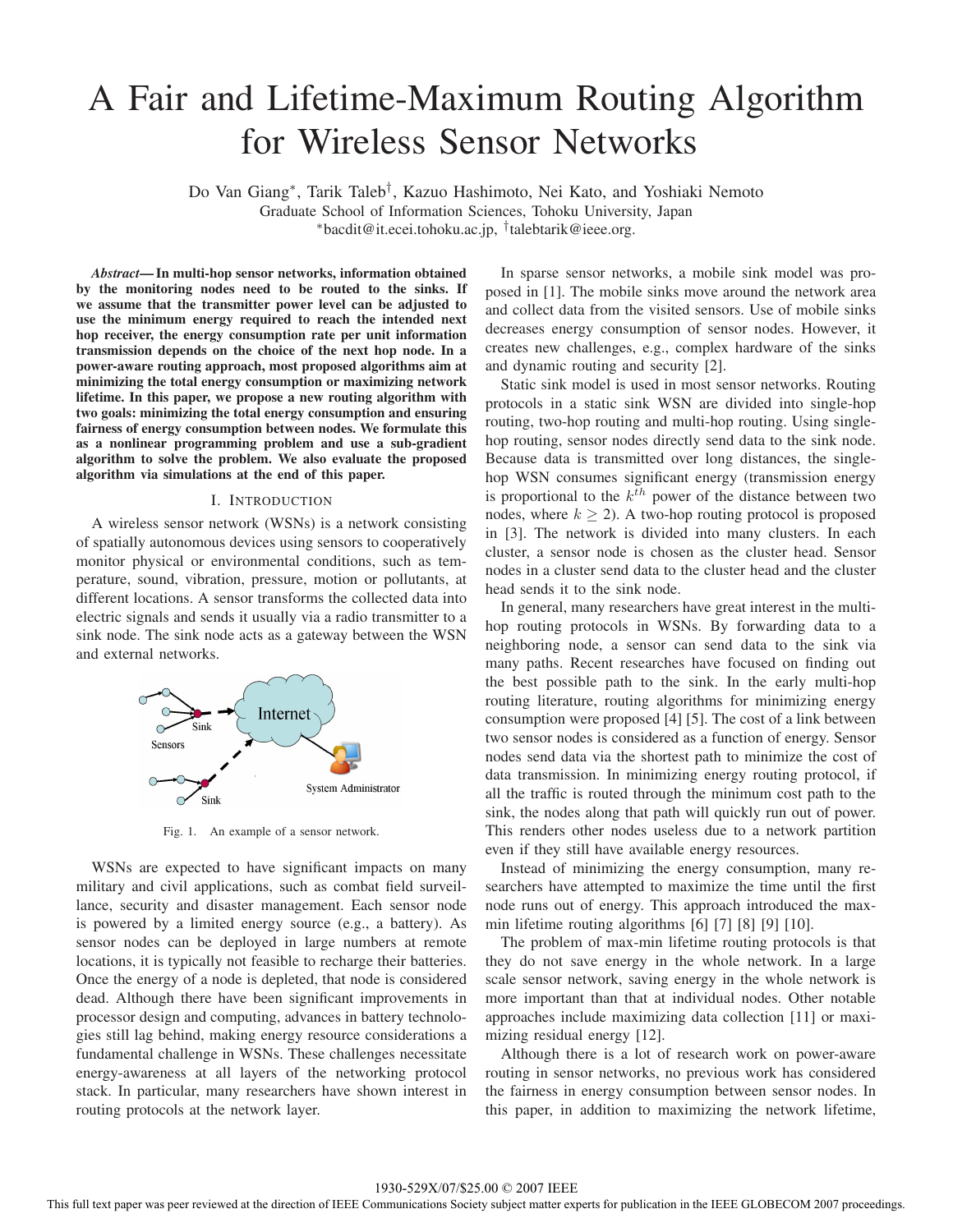we aim at enhancing fairness among nodes in terms of their energy consumption.

The remainder of this paper is organized as follows. Section II showcases some research work related to routing in WSN. In Section III, we formulate the problem as a nonlinear programming problem. In Section IV, we solve this nonlinear programming problem by using a sub-gradient algorithm. In Section V, we evaluate the proposed algorithm via simulations. Finally, Section VI concludes the paper.

## II. RELATED WORK

Two minimizing energy consumption routing protocols are proposed in [4] [5]. Singh *et al*. [4] have used the Dijkstra shortest path algorithm to search for the minimum energy path. This protocol uses the transmission power as the link cost. Therefore it minimizes the total transmission power of the sensor network. Actually, the intermediate nodes consume energy not only when forwarding packets but also when receiving packets. The protocol in [5] used both the transmission power and the receiving power as a link cost metric. Using the Bellman-Ford shortest path algorithm, it attempts to find the minimum energy path.

The max-min network lifetime routing algorithms can be formulated as an optimal problem.

$$
T_{min} = \min(T_1, T_2, ..., T_n)
$$
 (1)

$$
\text{Maximize } T_{min} \tag{2}
$$

where,  $T_i$  denotes lifetime of node i. This is a NP-hard problem [10]. In [6] [7] [8] [9] and [10], researchers proposed algorithms to find out approximate solutions. Chang *et al*. [6] formulated the routing problem as a linear programming problem. A shortest cost path routing algorithm is proposed using combination of "transmission and reception energy consumption" and "the residual energy levels at the two end nodes" as the link cost. It is shown that the proposed algorithm can achieve a network lifetime very close to the optimal lifetime obtained by solving the linear programming problem. Madan *et al*. [7] described the problem as a linear programming problem with model energy conservation at each node as the set of constraints. A sub-gradient algorithm is used to solve the problem. Xue *et al*. [9] modeled the max-min lifetime routing algorithm problem as a multi-commodity flow problem, where a commodity represents the data generated from a sensor node and delivered to a sink. A fast approximate algorithm is proposed. Kelly *et al*. [13] proposed proportional fairness and showed that by maximizing a sum of concave functions, one can solve a linear optimization problem with a fairness constraint. Using this theory, Hung *et al*. [11] made attempts to maximize and to ensure fairness in collected data among sensor nodes. A sub-gradient algorithm was used to solve the nonlinear problem.

In this paper, we consider a surveillance sensor network. Each sensor has to send a fixed amount of data to the sink at each unit of time. Under this constraint and with the purpose of maximizing the network lifetime, we first focus on minimizing

the total energy consumption of the network. To avoid the pitfalls of minimizing energy consumption routing protocols [4] [5], we also consider in the routing decision fairness in the energy consumption between sensor nodes. We use proportional fairness and formulate the problem as in [11]. However, to solve the nonlinear problem, we introduce a novel technique in this paper.

# III. PROBLEM FORMULATION

## *A. Application of Convex Functions*

We formulate the problem using a property of convex functions. As shown in Fig. 2, if  $U(x)$  is a convex function, then for each vector  $(x_1, x_2, ..., x_n)$  we have:

$$
\sum_{i=1}^{n} U(x_i) = nU(\bar{x}) + \sum_{i=1}^{n} y_i
$$
 (3)

where  $\bar{x} = \frac{x_1 + x_2 + \dots + x_n}{n}$  and  $y_i$  are the length of the segment line between the tangent to  $U(x)$  at  $\bar{x}$  and the graph of  $U(x)$ , respectively. We thus have the following equivalence.

Minimize 
$$
\sum_{i=1}^{n} U(x_i) \Leftrightarrow \text{Minimize } \begin{cases} nU(\bar{x}) \\ \sum_{i=1}^{n} y_i \end{cases}
$$
 (4)



Fig. 2. Property of convex function.

Choosing  $U(x)$  as a strictly increasing function, we have:

Minimize 
$$
nU(\bar{x}) \Leftrightarrow \text{Minimize} \sum_{i=1}^{n} x_i
$$
 (5)

From Fig. 2, we can see that  $y_i$  will have a small value if  $x_i$  approaches  $\bar{x}$ . This will reduce the variance of the vector  $(x_1, x_2, ..., x_n)$ ; which means that we have fairness between  $x_i$ . Using this result, we can rewrite Eq. (4) as follows:

Minimize 
$$
\sum_{i=1}^{n} U(x_i) \Leftrightarrow \begin{cases} \text{Minimize } \sum_{i=1}^{n} x_i \\ \text{Fairness } (x_1, x_2, ..., x_n) \end{cases}
$$
 (6)

Now, using Eq. (6), we attempt to find the best route that minimizes energy consumption and achieves fairness among sensor nodes. Let  $e_i$  denotes the energy consumption of node i per a unit of time. To maximize the network lifetime, our first purpose consists in minimizing the total energy consumption by the following equation:

$$
\text{Minimize } \sum_{i=1}^{n} e_i \tag{7}
$$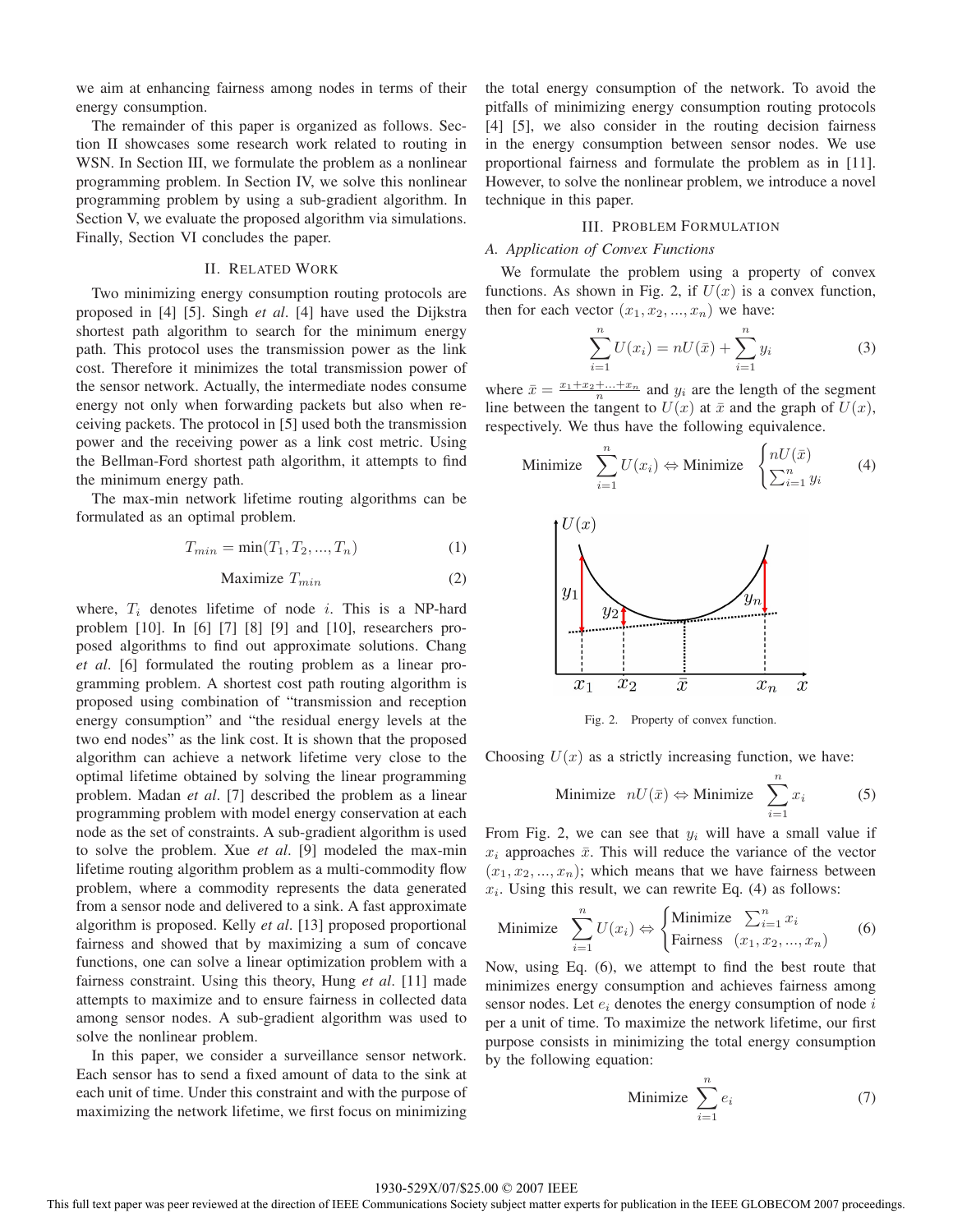The second purpose consists in ensuring fairness in energy consumption between nodes by:

$$
\text{Fairness } (e_1, e_2, \dots, e_n) \tag{8}
$$

According to Eq (6), we alter the problem described by Eq. (7) and Eq. (8) to an optimization problem:

Minimize 
$$
A = \sum_{i=1}^{n} U(e_i)
$$
 (9)

where  $U$  is a strictly increasing convex function.

# *B. Modeled Problem for WSN*

WSNs can be modeled as a directed graph  $G(N, L)$ , where  $N$  is the set of all nodes and  $L$  is the set of all directed links. Let  $x_{ij}$  denotes the flow on the link  $(i, j)$  if this link exists  $((i, j) \in [1, N]^2)$ .  $x_{ij}$  refers to the fixed amount of data that node i must send to the sink. The flow vector has the following constraint equation:

$$
\sum_{j \in out(i)} x_{ij} - \sum_{j \in in(i)} x_{ji} = a_i \tag{10}
$$

where  $out(i)$  and  $in(i)$  are the sets of the egress-nodes and the ingress-nodes of node i, respectively. A flow matrix  $P \in$  $R^{|N| \times |L|}$  is then constructed with the elements,  $p_{il}$ , defined by Eq. (11).

$$
p_{il} = \begin{cases} 1 & \text{if link } l = (i, j) \\ -1 & \text{if link } l = (j, i) \\ 0 & \text{otherwise} \end{cases}
$$
(11)

A data vector is also defined by  $\mathbf{a} = \{a_i\}$ . Then, we can rewrite the flow vector constraint as:

$$
P\mathbf{x} = \mathbf{a} \tag{12}
$$

Let  $e_{ij}^s$  and  $e_{ji}^r$  denote the energy needed for sending a unit of data from node  $i$  to node  $j$  and the energy needed for receiving a unit of data from node  $j$  to node  $i$ , respectively. Then, we can calculate the energy consumption of node  $i$  in a unit of time,  $e_i$ , as a function of the flow vector **x**:

$$
e_i = e_i(\mathbf{x}) = \sum_{j \in out(i)} e_{ij}^s x_{ij} + \sum_{j \in in(i)} e_{ij}^r x_{ji}
$$
 (13)

The energy vector is defined by  $\mathbf{e} = \{e_i\}$  and matrix  $Q \in R^{|N| \times |\tilde{L}|}$  whose elements are:

$$
q_{il} = \begin{cases} e_{ij}^s & \text{if link } l = (i, j) \\ e_{ij}^r & \text{if link } l = (j, i) \\ 0 & \text{otherwise} \end{cases}
$$
 (14)

By rewriting Eq. (13) we have:

$$
\mathbf{e} = Q\mathbf{x} \tag{15}
$$

From Eqs. (9), (12), (15), we establish a nonlinear programming problem to find out the flow vector **x** that maximizes the network lifetime:

$$
\text{Minimize} \quad A = \sum_{i=1}^{n} U(e_i) \tag{16}
$$

Subject to:

$$
\begin{cases}\n\mathbf{e} = Q\mathbf{x} \\
P\mathbf{x} = \mathbf{a} \\
\mathbf{x} \ge 0\n\end{cases}
$$
\n(17)

# IV. SOLUTION OF THE NONLINEAR PROGRAMMING PROBLEM

# *A. Dual Problem*

We use the Lagrange relaxation method to relax the constraints and then consider the dual problem.

$$
L(\mathbf{x}, \mathbf{e}, \lambda, \gamma) = A(\mathbf{x}) + \lambda^T (\mathbf{a} - P\mathbf{x}) + \gamma^T (\mathbf{e} - Q\mathbf{x}) \tag{18}
$$

$$
D(\lambda, \gamma) = \min L(\mathbf{x}, \mathbf{e}, \lambda, \gamma), \quad (\mathbf{x}, \mathbf{e} \ge 0) \quad (19)
$$

The dual of the problem described by Eq. (16) is:

$$
\text{Maximize } D(\lambda, \gamma), \quad (\lambda, \gamma \in R^N) \tag{20}
$$

The dual function of the convex function is a concave function. Therefore, if at  $(\lambda_0, \gamma_0)$  the gradient  $D(\lambda_0, \gamma_0)$  equals zero, then  $(\lambda_0, \gamma_0)$  is a solution to problem of Eq. (20). To find out  $(\lambda_0, \gamma_0)$ , we use the sub-gradient algorithm [14], which will be described next.

# *B. Sub-gradient Algorithm*

The sub-gradient at  $\mathbf{u} \in R^n$  of a concave function  $f(\mathbf{v})$  is a vector  $\mathbf{d} \in R^n$  such that:

$$
f(\mathbf{v}) \le f(\mathbf{u}) + (\mathbf{v} - \mathbf{u})^T \mathbf{d}, \qquad \forall \mathbf{v} \in R^n \qquad (21)
$$

If  $f(\mathbf{u})$  is differential then the sub-gradient is the same as the gradient.

*Lemma: If*  $L(\mathbf{x}, \mathbf{e}, \lambda_0, \gamma_0)$  *takes minimum at*  $\mathbf{x} = \mathbf{x}_0, \mathbf{e} = \mathbf{e}_0$ , *then the sub-gradient of*  $D(\lambda, \gamma)$  *at*  $(\lambda_0, \gamma_0)$  *is:* 

$$
\mathbf{g} = \left(\begin{array}{c} \mathbf{a} - P\mathbf{x}_0\\ \mathbf{e}_0 - Q\mathbf{x}_0 \end{array}\right) \tag{22}
$$

The proof of this lemma is similar to that in [11]. Now, we can find  $(\lambda_0, \gamma_0)$  where the sub-gradient, **g** equals zero by updating  $(\lambda, \gamma)$  in each iteration steps t, as follows:

$$
\begin{pmatrix} \lambda_{t+1} \\ \gamma_{t+1} \end{pmatrix} = \begin{pmatrix} \lambda_t \\ \gamma_t \end{pmatrix} + \theta(t)\mathbf{g}_t(\lambda_t, \gamma_t) \tag{23}
$$

 $\theta(t)$  needs to satisfy the following condition to ensure the program convergence [7].

$$
\lim_{t \to \infty} \theta(t) = 0, \sum_{t=0}^{\infty} \theta(t) = \infty
$$
\n(24)

For example,  $\theta(t)$  can be obtained by using the update rule:

$$
\theta(t) = \frac{\theta(0)}{\sqrt{t}}\tag{25}
$$

where  $\theta(0)$  is a fixed constant. The remaining problem is to find  $(\mathbf{x}_0, \mathbf{e}_0)$  if  $(\lambda_0, \gamma_0)$  is given. We have to find  $(\mathbf{x}_0, \mathbf{e}_0)$  that satisfies:

$$
(\mathbf{x}_0, \mathbf{e}_0) = arg(min L(\mathbf{x}, \mathbf{e}, \lambda_0, \gamma_0))
$$
 (26)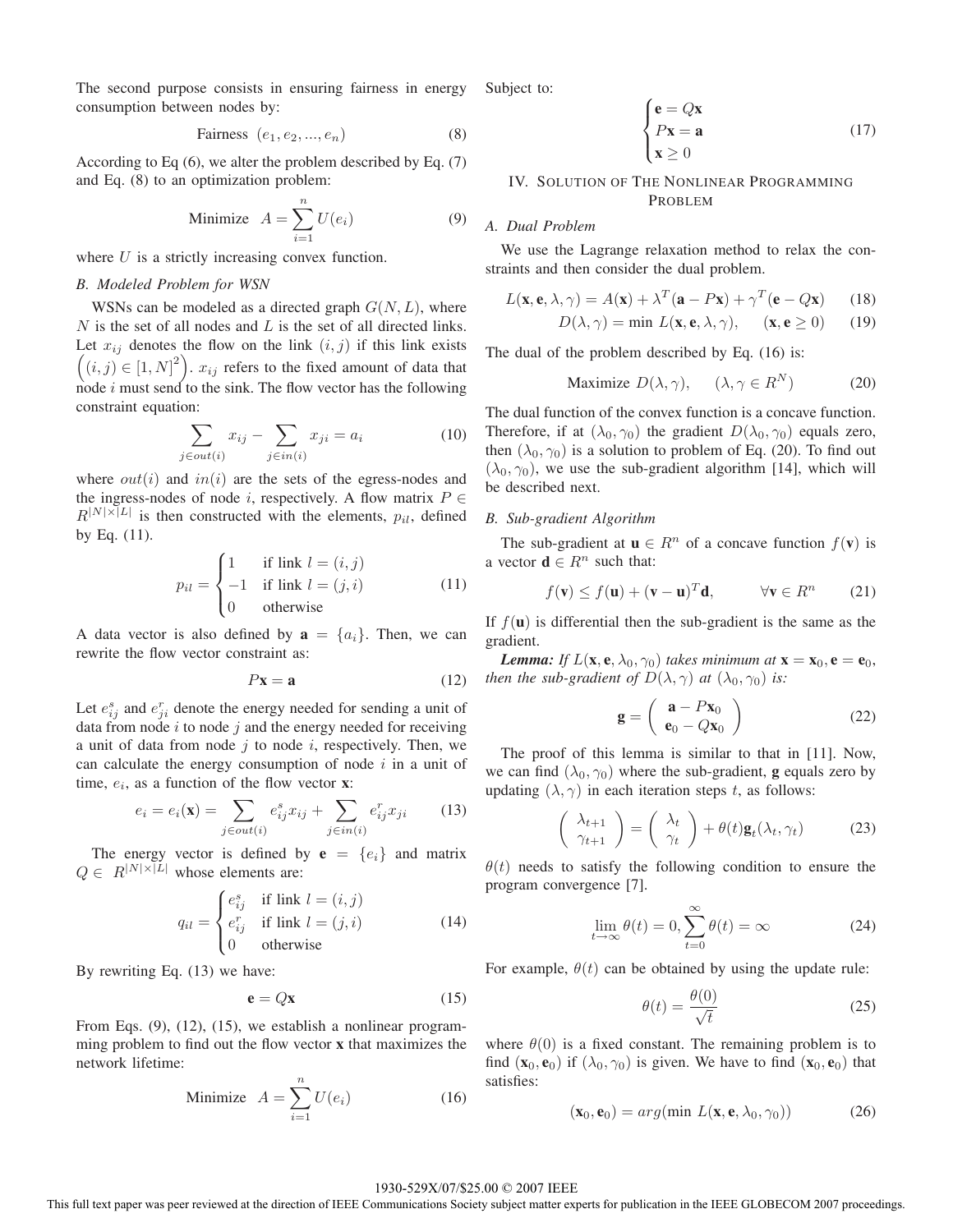Therefore:

$$
\mathbf{e}_0 = arg(min\{\sum_{i=0}^{n} U(e_i) + \gamma_0^T \mathbf{e}\})
$$
 (27)

$$
\mathbf{x}_0 = arg(\min\{-\lambda_0^T P \mathbf{x} - \gamma_0^T Q \mathbf{x}\})
$$
 (28)

In Eq. (28), since the right side is a linear function of **x** then the elements of  $\mathbf{x}_0$ ,  $(x_{ij})$  become 0 or infinity. The latter value of  $x_{ij}$  cannot be acceptable. However,  $x_{ij} = 0$  ( $\forall i, j$ ) means that no sensor sends data to the sink node. To overcome this problem, we add a strictly convex regularization term to the primal objective function, value of which is rather small. For example, we added a small quadratic term of **x** to the primal objective function, A(**x**):

$$
A(\mathbf{x}) \leftarrow A(\mathbf{x}) + \sum \epsilon_{ij} x_{ij}^2 \tag{29}
$$

By using this, we can find out  $\mathbf{x}_0$  by the following equation:

$$
\mathbf{x}_0 = arg(\min\{\sum_{i=0}^n \sum_{j=0}^n \epsilon_{ij} x_{ij}^2 - \lambda_0^T P \mathbf{x} - \gamma_0^T Q \mathbf{x}\})
$$
 (30)

Now, the algorithms to find out the solution of the nonlinear programming problem in Eq. (16) can be formulated as:

- (a) Initialize values of  $\lambda_0$  and  $\gamma_0$
- (b) Find out **e** and **x** that make L min by Eqs. (27) and (30)
- (c) Calculate sub-gradient **g** by Eq. (22)
- (d) Update  $\lambda$ ,  $\gamma$  and  $\theta$  by Eqs. (23) and (25)
- (e) If convergence is found, stop. Else, return to step (b).

# V. EXPERIMENTAL RESULTS

We have simulated a network consisting of a sink and 50 sensor nodes randomly distributed over a square area  $(100m \times 100m)$ . All nodes have the same initial energy,  $E = 1J$ . The energy consumption model in [13] is used, i.e., sending and receiving one byte of data from a node  $i$  to a node j over a distance of d meters costs  $(e_{ij}^s = c_1 + c_2 d^2)$ and  $(e_{ji}^r = c_1)$ , respectively. Here  $c_1 = 0.4 \pi J/byte$  and  $c_2 = 0.08nJ/byte/m^2$ . At every second, nodes have to send 1000 bytes of data to the sink.

# *A. The Impact of Function* U

In the first experiment, to investigate the impact of function U, we employ different utility functions. To quantify the fairness between  $e_i$ , we use the fairness index defined by Eq. (31):

$$
\text{Fairness Index} = \frac{(e_1 + e_2 + \dots + e_n)^2}{n(e_1^2 + e_2^2 + \dots + e_n^2)} = \frac{\bar{e}^2}{\bar{e}^2 + \sigma^2} \tag{31}
$$

where  $\bar{e}$  and  $\sigma^2$  are the expected value of  $e_i$  and the variance, respectively. Eq. (31) shows that the fairness index always lies between zero and one. High fairness index is taken if the variance  $\sigma^2$  is small. This means that the energy consumptions of all sensors are similar. Low fairness index means that the variance  $\sigma^2$  is large, which indicates an unfair energy consumption between nodes.

Fig. 3 shows the average fairness index and the average energy consumption in 20 scenarios considered for different values of  $\alpha$  ( $\alpha$  = 1,2,3,4,5...) using the utility function  $U(u)$  =  $u^{\alpha}$ . Fig. 3 indicates that for large values of  $\alpha$ , the fairness



Fig. 3. Impact of the utility function on the overall performance.

index increases while the consumed energy becomes higher. We explain this by using Eq. (4). When  $\alpha$  is small, the term  $\sum_{n=1}^{\infty}$  decreases. So it becomes much more important to  $\sum_{i=1}^{n} y_i$  decreases. So it becomes much more important to minimize the term  $nU(\bar{x})$ . As a result, the energy consumption is small and the fairness index becomes low. Increasing  $\alpha$ results in an increase in the ratio of  $\sum_{i=1}^{n} y_i$  and  $nU(\bar{x})$ . This increases fairness index and the energy consumption.

## *B. Comparison to other Methods*



Fig. 4. Shortest path routing.





Fig. 6. The proposed algorithm.

routing, the max-min lifetime routing and the proposed algorithm, respectively. The size of red dots indicates the amount of energy that the sensor nodes use per unit of time. This experiment is performed in 20 different scenarios. The total energy consumption and the fairness index are plotted in Figs. 7 and 8, respectively. As shown in Fig. 4, using the Dijkstra algorithm, all nodes send data via the shortest path. The total network consumption energy is minimum (Fig. 7) but highly unfair since some nodes use energy much more than others. These nodes run out of power very quickly. Therefore, the fairness index is very low (Fig. 8).

From the above results we set  $\alpha$  to three, which yields good fairness and not much energy consumption compared with other values of  $\alpha$ . For comparison, we use the minimum energy routing protocol in [4], which uses the shortest path routing and the max-min lifetime routing protocol presented in [6]. Figs. 4, 5, and 6 show the network traffic when using the shortest path

The max-min lifetime routing algorithm is shown in Fig. 5. Nodes send data to almost all of their neighbors. Some of the neighbors are too distant.